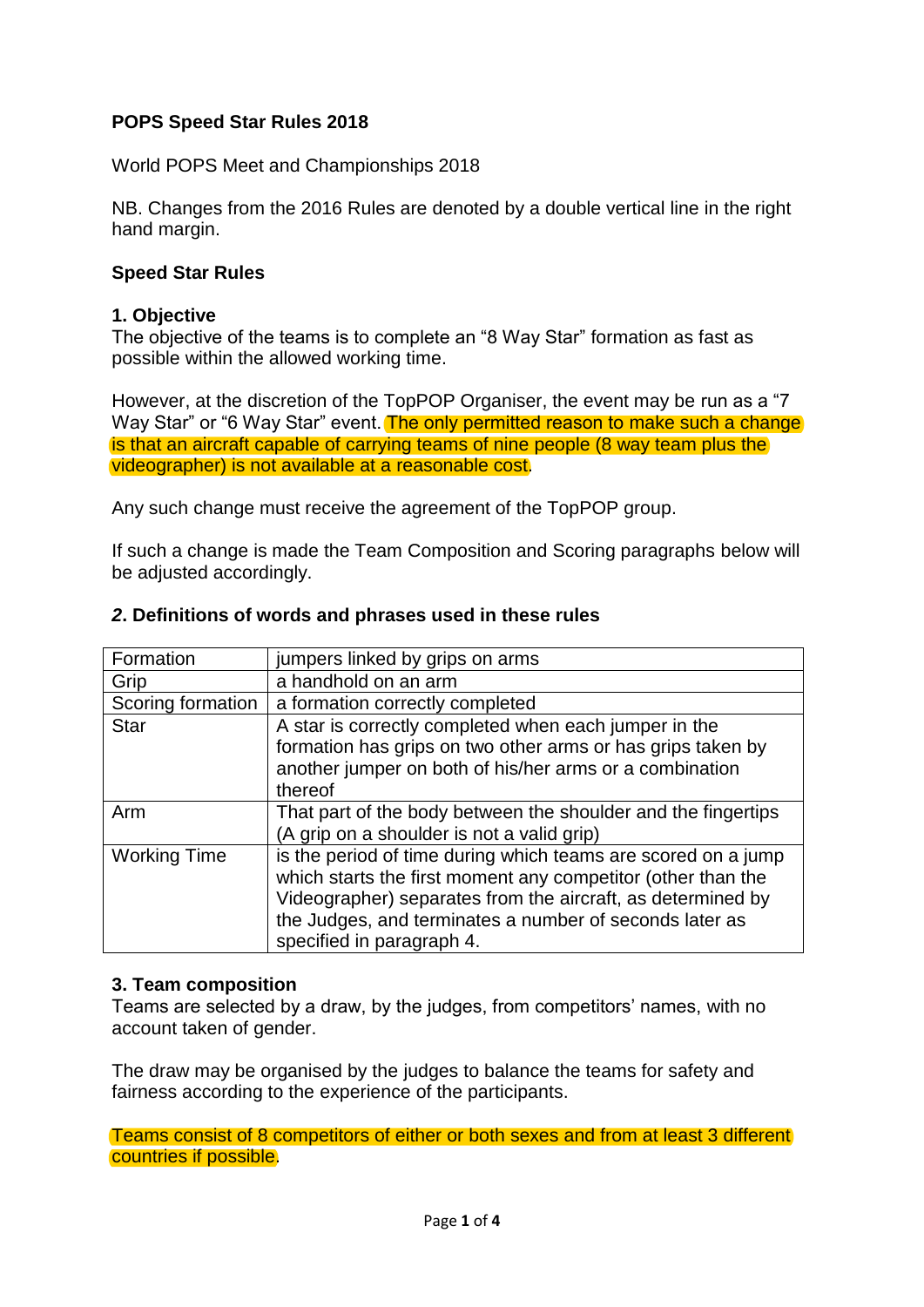Each team will choose a team captain (for communication with the Chief Judge and Meet Director) and a team name. If no team name is chosen, one will be assigned.

# **4. Exit altitude**

The standard exit altitude will be 3,600 meters AGL (12.000 ft) with a working time of 45 seconds. The alternative exit altitude will be 2,745 meters AGL (9.000 ft) with a working time of 25 seconds.

For meteorological or other good reasons, with the agreement of the Chief Judge, the Meet Director may conduct a round from the alternative exit altitude. In this case:

- the round in progress will be stopped;
- the next round will be started and will be run from the alternative exit altitude;
- the remaining interrupted round will be completed as soon as conditions permit.

If the interrupted round cannot be completed from the standard exit altitude, the teams that have not jumped will finish the round from the alternative exit altitude; the teams that jumped from standard exit altitude in the interrupted round will be rescored using the reduced working time.

### **5. Exit procedure and penalty**

1) There are no limitations on the exit other than:

a) no grips are allowed until clear of the airplane and

b) those imposed by the pilot for safety reasons.

2) Any team that is adjudged to have had a team member take a grip before being clear of the airplane will, for each such grip, have 3 points deducted from the size of star completed in accordance with paragraph 7 below and will receive a time score of 45 seconds (or 25 seconds, as appropriate)

3) Any team that is adjudged to have deliberately exited with a formation (2 way or larger) linked by grips will receive a point score of zero and a time score of 45 seconds (or 25 seconds, as appropriate)

# **6. Judging**

Five judges will evaluate each team's performance. If five Judges are not available, the Chief Judge may decide to use three judges.

The judges will watch the video of each jump no more than three times. Viewings will be at normal speed unless at least two judges ask for reduced speed (no higher than 50% of normal speed as decided by the Chief Judge) for the second and/or third viewing.

# **7. Scoring**

Each team receives a score (in seconds) for an 8 way star that is completed within the working time and that is held for a minimum of 3 seconds. The 3 seconds holding time may extend beyond the allowed working time.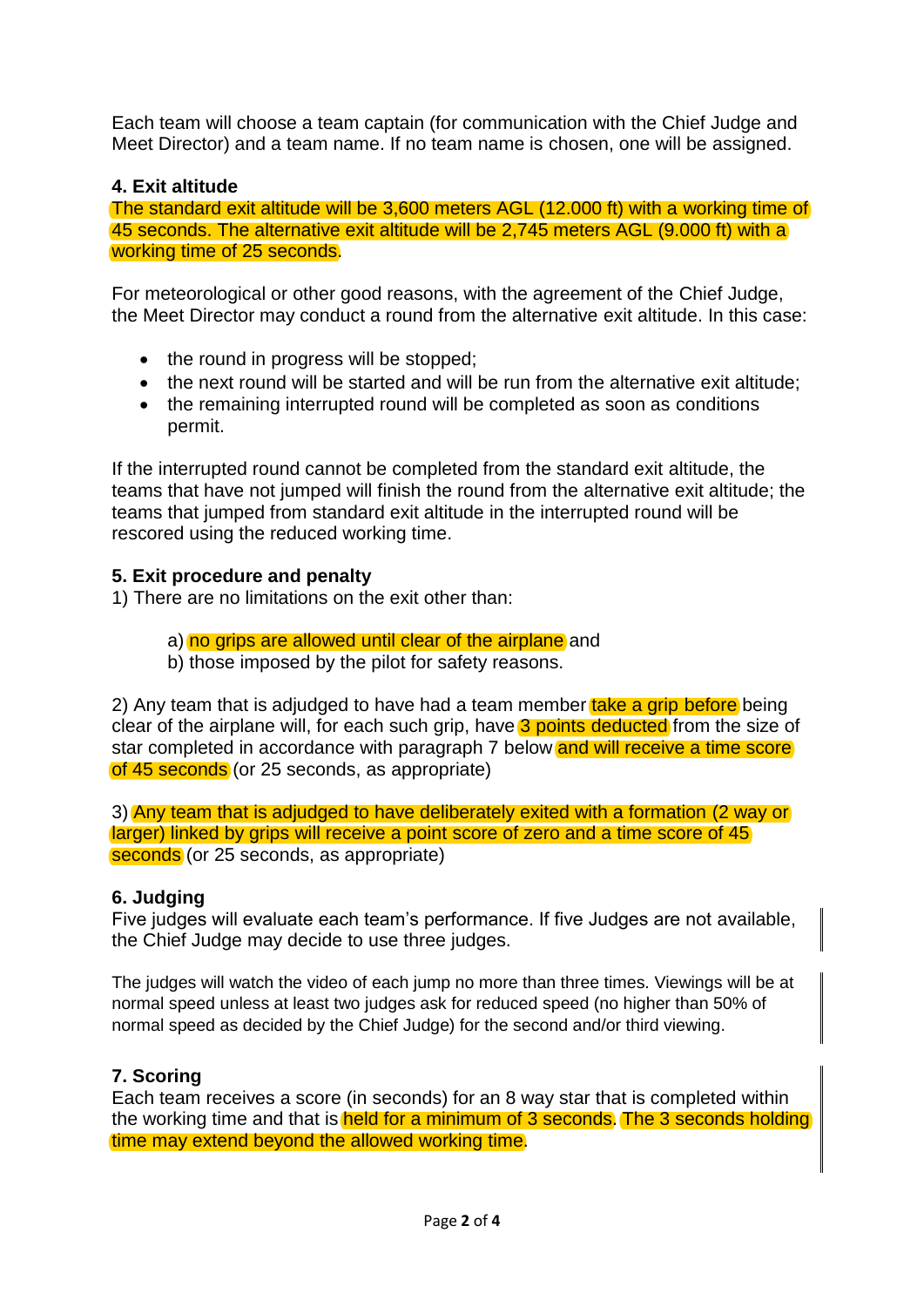If a team does not complete an 8 way star within the working time or does not hold it for the required 3 seconds, it will receive one point for each competitor correctly linked in a star formation completed within working time regardless of holding time.

The winner will be the team with the highest number of 8 way stars properly completed within the working time and held for the required 3 seconds. In case of a tie in the number of 8 way stars completed, the lowest total time to complete the 8 way stars made will determine the winner. If a tie still remains, the team with the lowest time to complete an 8 way star in any round will be given the higher placing. In the event that no team completes an 8 way star, the winner will be the team with the highest number of 7 way stars properly completed within the working time. In case of a tie in the number of 7 way stars completed, the lowest total time to complete the 7 way stars made will determine the winner. If a tie still remains, the team with the lowest time to complete a 7 way star in any round will be given the higher placing.

In the event that no team completes an 8 or 7 way star, the winner will be determined as above replacing 8 and 7 by 6 etc.

The score determined in accordance with this paragraph is subject to the penalty provision in paragraphs 5(2) and (3) above.

### **8. Performance requirements**

The event consists of three rounds (minimum one). The formation consists of a round, closed star, with grips on each arm. The scoring formation need not be perfectly round but must be performed in a controlled manner.

It is the responsibility of the team to clearly demonstrate to the judges the start of working time, no grips until clear of the airplane and the correct scoring formation.

The teams will have a freefall videographer provided by the Organiser and for this reason, the judges are directed to use flexibility and common sense in evaluating the performance, even when, due to distance or camera angle, grips or separation cannot be directly seen.

As an example, it may be evident that a controlled formation has been built but one required grip cannot be seen due to camera angle. The judges are directed, in such a case, to score the formation as being correct.

The judges are directed to keep this principle in mind at all times but to apply it only when their experience and instinct would indicate a successful completion of the performance requirement.

#### **9 Rejumps**

Rejumps will be awarded by the judges.

A rejump will be awarded, where the video evidence is insufficient for judging purposes.